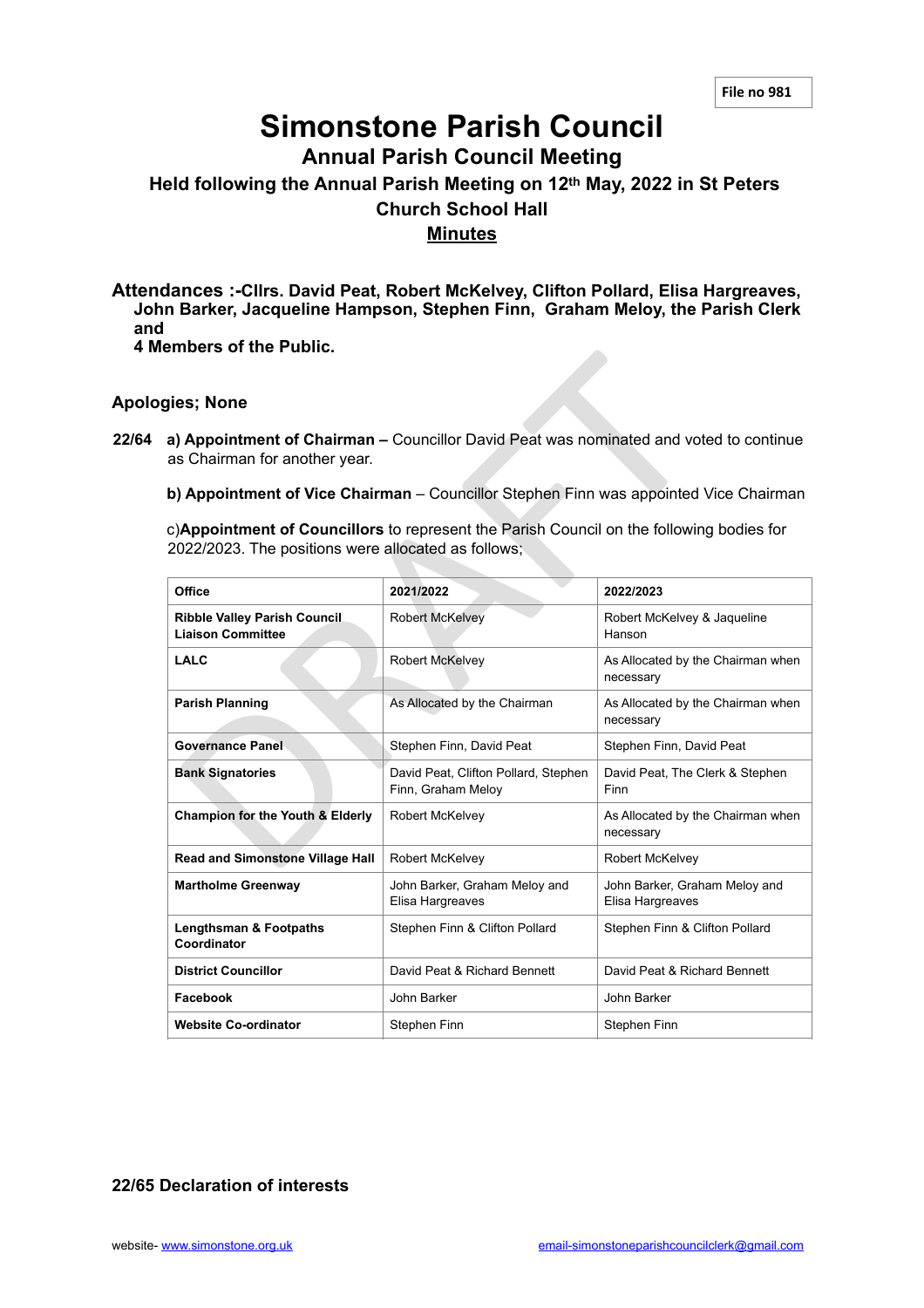Councillor Barker, Councillor Hargreaves, Councillor Pollard and Councillor Meloy declared an interest in the Martholme Greenway. Councillor McKelvey declared an interest in the Village Hall. Councillor Hampson declared that she had recently become a Magistrate.

#### **22/66 Public Participation**

**(**members of the public are invited to raise matters of concern, time limit of 3 minutes per item/person.)

It was noted that a complaint had been received from a local resident prior to the beginning of the meeting. This was not to be discussed as part of the meeting but would be dealt with privately and passed to the Ribble Valley Monitoring officer.

#### **22/67 Decision Items;**

## **22/70 Minutes of the meeting of 14th April 2022 for approval;**

icision Items;<br>
nutes of the meeting of 14<sup>th</sup> April 2022 for approval;<br>
linute 22/58 states that Councillor Pollard was to make contact regard<br>
elemorial tree, contact was made through the Environment group and<br>
ontact co Minute 22/58 states that Councillor Pollard was to make contact regarding a memorial tree, contact was made through the Environment group and so direct contact could not be made – it will need to be assessed whether the memorial tree was for a resident. The outgoing clerk and the Chairman will check for contact details. Following this amendment the minutes were approved.

#### **22/73 Clerks Report**

The outgoing clerk reported that the costs of the Lengthsman have increased due to increased wages owing to the rising cost of living and the scheme taking on an assistant.

## **22/74 The Annual Account**

The Audit is ongoing at this time.

## **22/75 Councillor Hampson's Request to see the last 5 years financial records**

Financial records are available on the Parish Council website and available publicly once audited. Councillor Hampson explained that she has received financial queries from residents and so was seeking the information to explain the financial situation of the Parish Council. As the accounts are audited annually and any payments have to be approved by multiple council members there is an extremely low risk that anything would be improper with the accounts. It was resolved that if a member of the public has any queries regarding the Financial situation of the Parish Council which cannot be resolved by looking at the files available on the Parish Council Website, they should write to the Parish Council stating their queries so that this can be looked into properly.

#### **22/76 Councillor Hampson Financial Planning**

Councillor Hampson had asked to see the financial records for the previous five years, to assist in financial planning. This was discussed in minute 22/75, these records are available on the Parish Council Website.

## **22/77 Signpost Cleaning**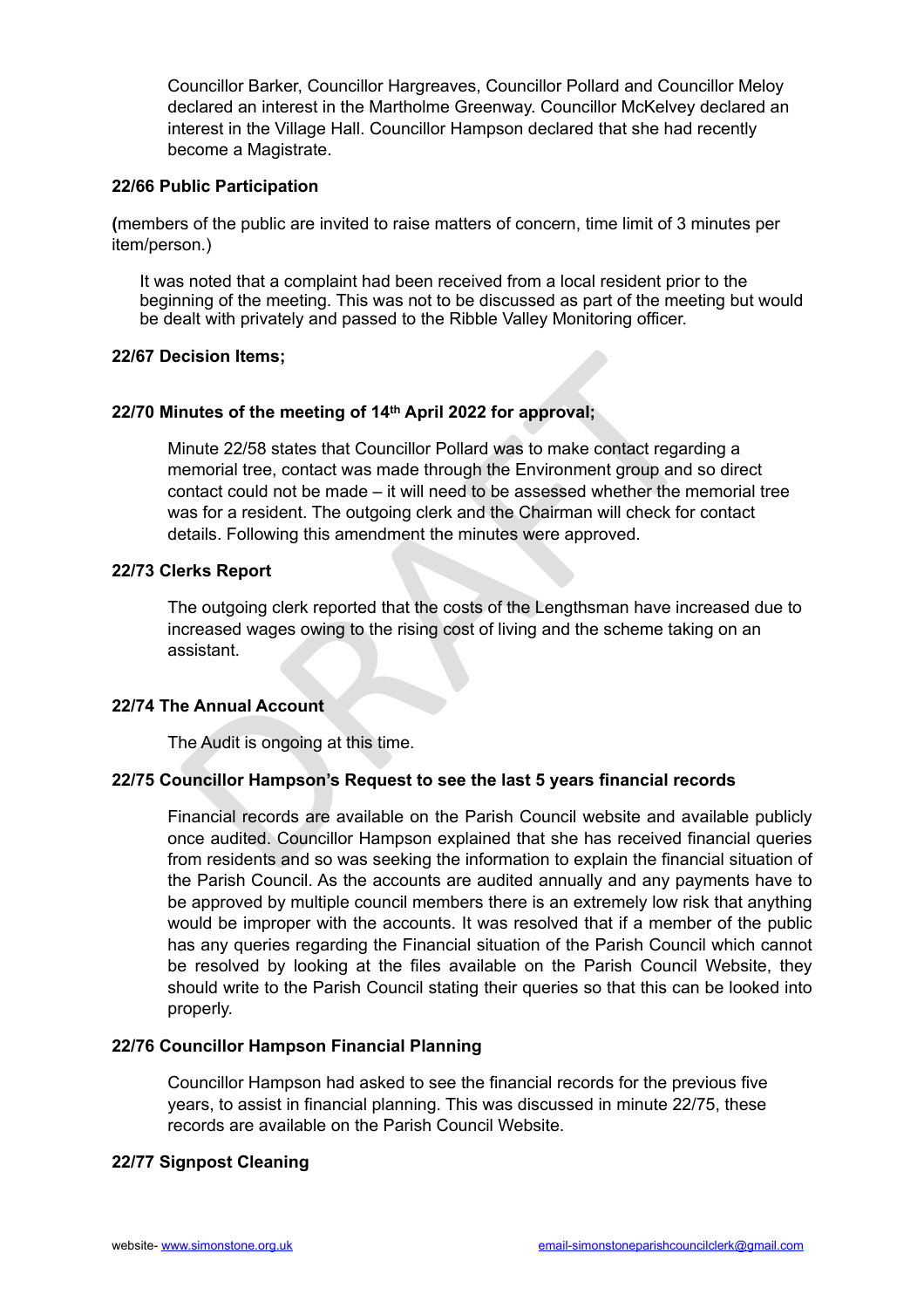A complaint regarding the state of the highway had been reported and the Clerk received a phone call informing him that all the Highway notices had been added to the to do list and they would be cleaned when it is possible. The Village name plates are the responsibility of the District Council, Finger posts are also the responsibility of the County Council.

## **22/78 Cllr. Barker to update the Council on**;-

a) Facebook - Nothing to report.

b) Martholme Greenway. – dry stone walling is underway and will continue over the next few weeks. Thanks are given to the volunteers who have been doing the prepwork and the man who is doing the dry stone walling itself.

## **22/79 Read and Simonstone Village Hall & Jubilee Celebrations**

## **22/80 Cllr. Finn to report; website**

#### **22/81 Jubilee commemorative bench**

| Read and Simonstone Village Hall & Jubilee Celebrations                                                                                                                                                                                                                                        |      |            |  |  |
|------------------------------------------------------------------------------------------------------------------------------------------------------------------------------------------------------------------------------------------------------------------------------------------------|------|------------|--|--|
| There has been a special celebration cafe has been organised for the Wednesday<br>and the Friday which will have entertainment such as bingo and music. There will<br>also be a talent contest in Read and Simonstone Village Hall as well as a brass band<br>playing in Altham Parish Church. |      |            |  |  |
| CIIr. Finn to report; website                                                                                                                                                                                                                                                                  |      |            |  |  |
| It is proposed that an image of the bench be added to the website once it is sited.                                                                                                                                                                                                            |      |            |  |  |
| Jubilee commemorative bench                                                                                                                                                                                                                                                                    |      |            |  |  |
| The Parish Council has ordered an engraved bench to commemorate the Jubilee,<br>residents have commented regarding where this is to be sited and an appropriate<br>location has been devised.<br>The costs for this are;                                                                       |      |            |  |  |
|                                                                                                                                                                                                                                                                                                |      |            |  |  |
| Item                                                                                                                                                                                                                                                                                           | cost | <b>VAT</b> |  |  |
| <b>Bench</b>                                                                                                                                                                                                                                                                                   | £345 | £69        |  |  |
| Engraving                                                                                                                                                                                                                                                                                      | £96  | £19.20     |  |  |
| Total                                                                                                                                                                                                                                                                                          | £441 | £88.20     |  |  |
| <u>Total inc VAT:</u>                                                                                                                                                                                                                                                                          |      | £529.20    |  |  |

Extra costs will be incurred for the flagging of the area the bench is to be sited on.

#### **22/82 Planning**

No planning application received this month.

## **22/83 Parish Plan**

The working group have been meeting to discuss the Parish Plan. This work is in progress.

## **22/84 Borough Councillors Report**

The council has spent £35 million on COVID grants in the last two years, residents should have received £150 of energy rebate for households in council tax bands A-D.